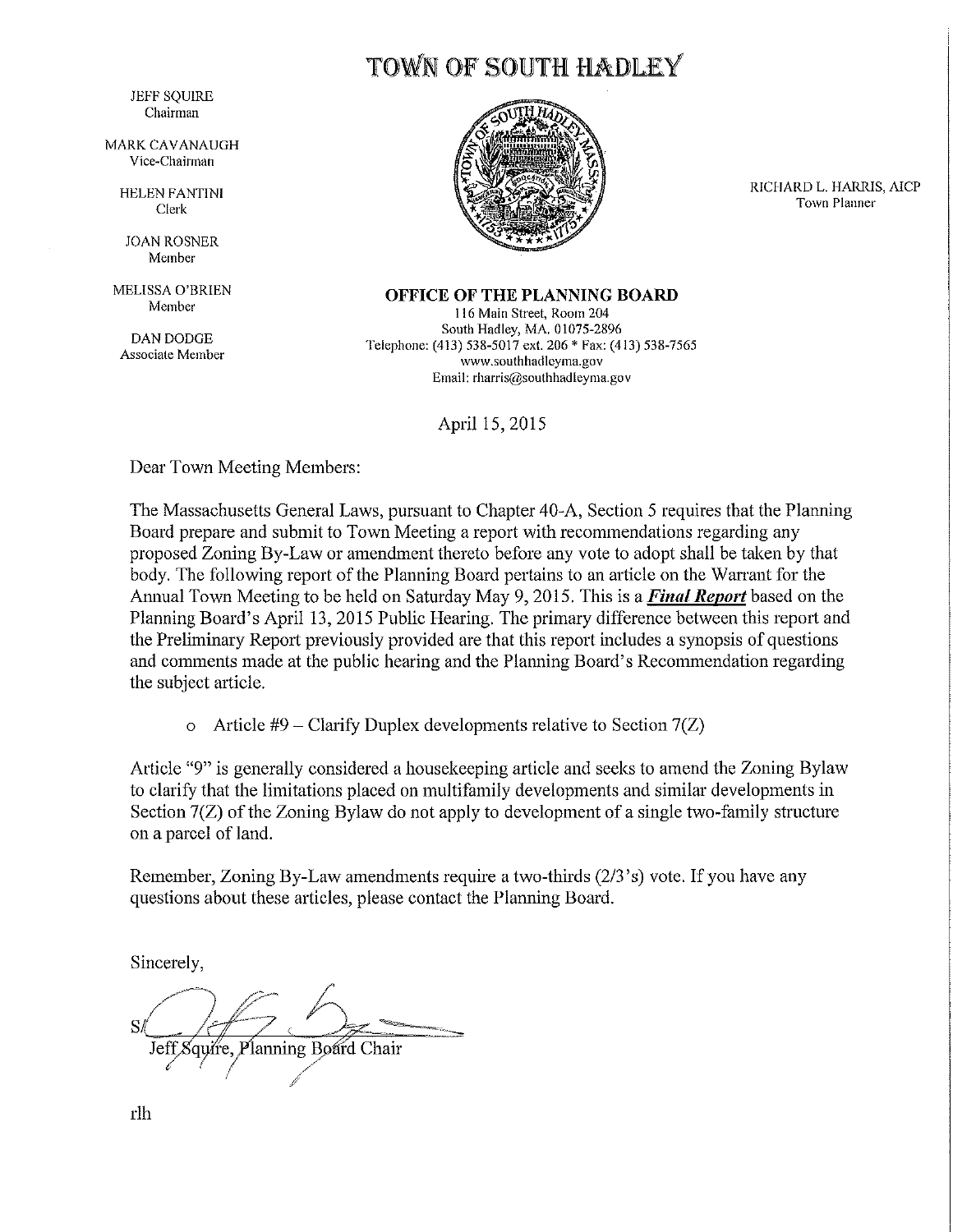## **May 2015 Town Meeting Proposed Planning Board Article 9 TWO-FAMILY DWELLING CLARIFICATION**

*Article 9.* To see if the Town will vote to amend the Zoning By-Law in regard to Multi-Family and Multiple Dwellings by amending: **Section 7, SUPPLEMENTAL DISTRICT REGULATIONS**, Subpart **(Z) Multi-Family and Multiple Dwellings**, to clarify that the provisions of this Subpart (Z) do not apply to development of a single building with no more than two dwellings located therein on a single lot as detailed in the Planning Board's Report to Town Meeting or take any other action thereto.

The *proposed changes* are as follows:

1. In **Section 7, SUPPLEMENTAL DISTRICT REGULATIONS**, Subpart **(Z), Multi-Family and Multiple Dwellings** insert the words "building for" and "purposes" in the introductory sentence such that it would read as follows:

> All multi-family developments and developments with more than one *building for* dwelling *purposes* on a single parcel of land shall conform to the provisions provided below.

- 2. In **Section 7, SUPPLEMENTAL DISTRICT REGULATIONS**, Subpart (**Z)**, **Multi-Family and Multiple Dwellings** insert the words "building for" and "purposes" in the first sentence of paragraph "1"such that it and the remainder of the paragraph would read as follows:
	- 1. Allowable Unit Count. The permitted number of dwelling units in a multifamily building or development and developments with more than one *building for* dwelling *purposes* on a parcel shall not exceed the number permitted utilizing the methodologies established in Section 7J for land located within the Residence A-1, Residence A-2, and Agricultural districts, and on the dimensional table footnotes relating to the amount of lot area per dwelling unit for special permits in all other districts. Density bonuses may not be granted unless the development conforms to the Flexible Development process, procedures, and standards.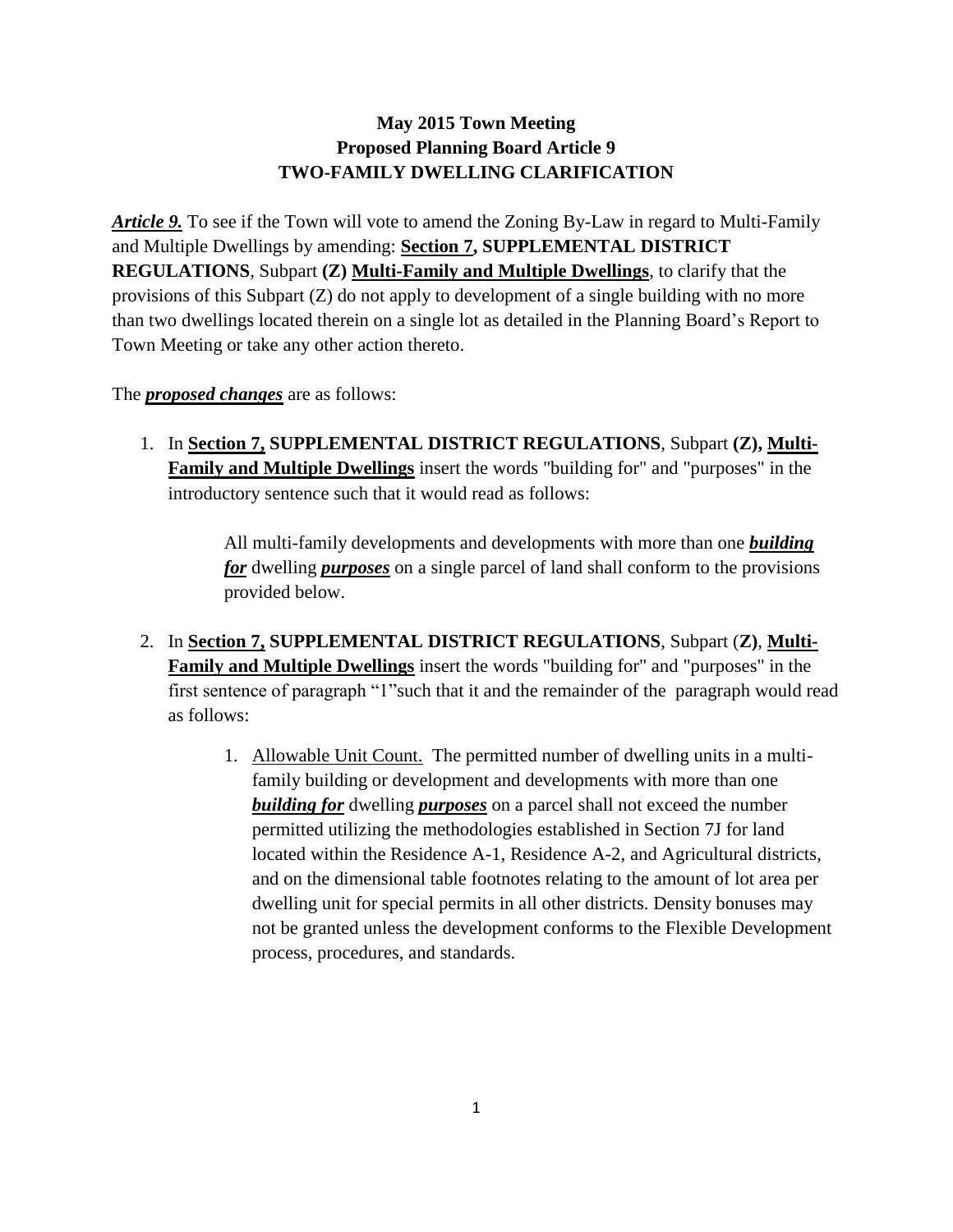## **EXISTING PROVISIONS**

## **Section 7, SUPPLEMENTAL DISTRICT REGULATIONS, Subpart (Z) Multi-Family and Multiple Dwellings**

All multi-family developments and developments with more than one dwelling on a single parcel of land shall conform to the provisions provided below.

- 1. Allowable Unit Count. The permitted number of dwelling units in a multi-family building or development and developments with more than one dwelling on a parcel shall not exceed the number permitted utilizing the methodologies established in Section 7J for land located within the Residence A-1, Residence A-2, and Agricultural districts, and on the dimensional table footnotes relating to the amount of lot area per dwelling unit for special permits in all other districts. Density bonuses may not be granted unless the development conforms to the Flexible Development process, procedures, and standards.
- 2. Front Entrances. Front entrances to multi-family buildings shall open onto sidewalks and streets or common public spaces and not onto parking lots. Multifamily buildings and developments shall create shared open spaces, which may be - but shall not be required to be - open to the general public, along a street or common green. Rear entrances and entrances for services and delivery may be from parking areas.
- 3. Conformity to Other Requirements. In all other respects, the layout and relationship of buildings to each other and to streets, public spaces, and parking areas shall be as provided in other applicable sections of this Bylaw as well as any design standards or guidelines adopted by the Planning Board.
- 4. Required Open Space. On parcels of at least two acres, multi-family developments and developments with more than one building for dwelling purposes on a single parcel of land shall include usable open space in the same proportion and character as required of developments under Section 7(J) of the Zoning Bylaw.
- 5. Exceptions.
	- a. Such uses located within the South Hadley Falls Overlay District shall not be subject to the Density or Open Space restrictions within this subpart 7(Z).
	- b. Developments for which a permit has been granted or which have been developed prior to May 10, 2014, shall not be subject to the provisions of this subpart  $7(Z)$ .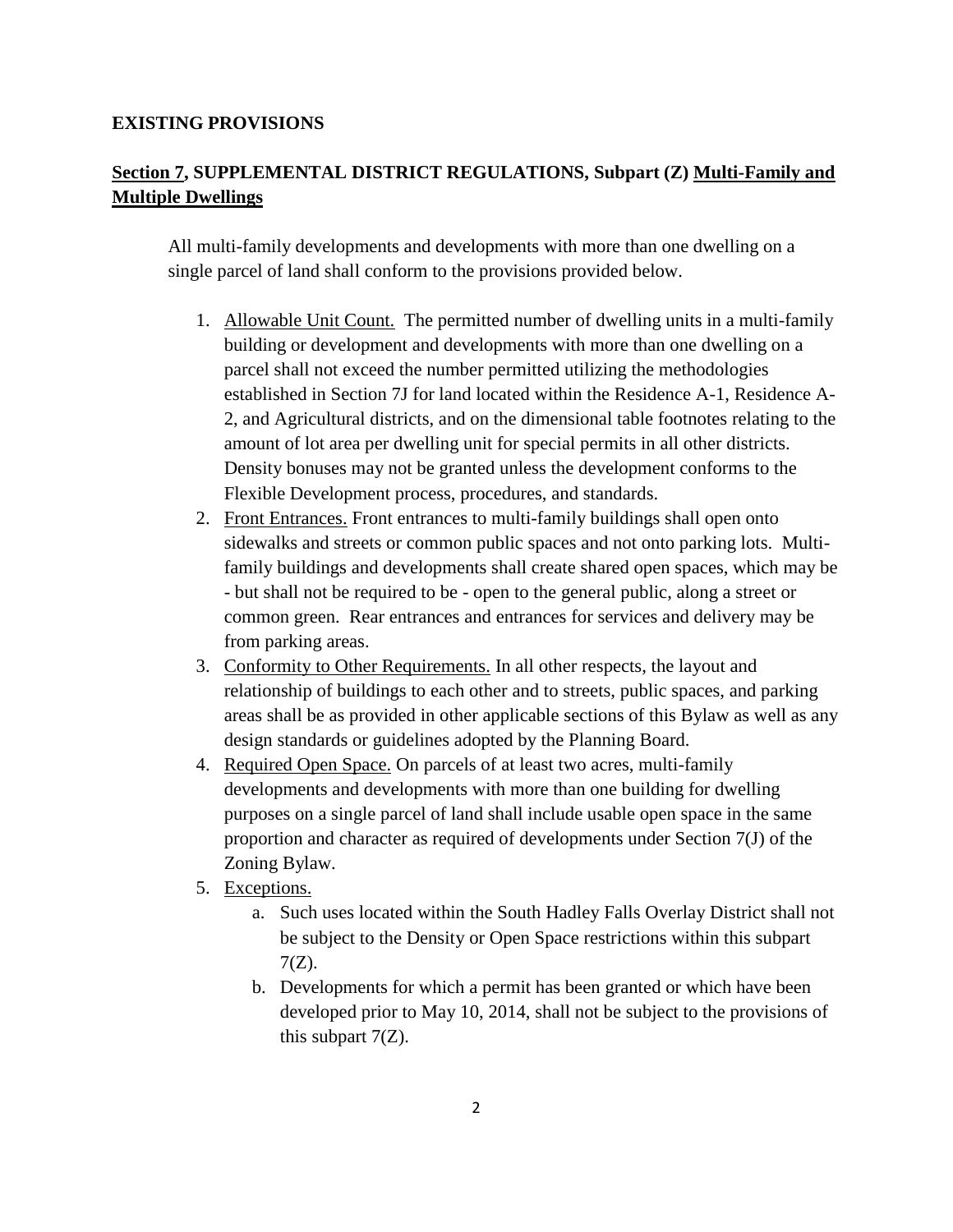- 6. Parcels containing more than one building with a dwelling. A parcel may contain more than one building with a dwelling, provided the following conditions are satisfied:
	- a. Such use is identified as being as allowed within the subject zoning district in by Section 5(E) Use Regulations Schedule; and,
	- b. The parcel has sufficient acreage to comply with applicable density limitations; and,
	- c. The applicable density limitations are the same as what is allowed under the Flexible Development provisions in Section 7J(7) except they may not exceed the cap set forth in Section 7(Z)5d below; and,
	- d. In the Residence A-1, Residence A-2, and Agricultural districts, no parcel of any size may contain more than 4 dwelling units on it except pursuant to the Flexible Development provisions of Section 7J; and,
	- e. Such a parcel may not be later subdivided unless the subdivided lots conform to the dimensional regulations and the infrastructure including but not limited to the right of way and roadway improvements conform to the Subdivision Regulations in effect when the subdivision is proposed.

**OBJECTIVE:** The objective of this article is to correct an error made in the amendment approved by Town Meeting which inserted Subpart (Z) into Section 7 in that the intent of the 2014 amendment was to regulate only Multi-Family Developments and Developments with more than one building for dwelling purposes on a single parcel.

**SUMMARY:** This article succinctly and simply fulfills the objective stated above by inserting three words into two sentences as detailed above.

**BACKGROUND:** This amendment proposed in this warrant article is a "house keeping" proposal" and was the result of further review of the Zoning Bylaw in light of the discussions arising from a proposed duplex on a 30,000 square foot lot zoned Residence A-2. The Board determined that the Zoning Bylaw as amended in 2014 strictly regulated single duplexes which was not intended. Upon reading of the remaining portions of Section 7(Z), it is clear that the intent was to regulate multifamily and multiple buildings, not a single duplex on a single parcel. This amendment does not change the requirement that a duplex be approved by Special Permit where required in Section 5 of the Zoning Bylaw – including all property in the Residence A-1 and Residence A-2 zoning districts.

**PUBLIC HEARING:** The Planning Board held a public hearing on this amendment on April 13, 2015. Two persons were present who did not indicate they opposed the amendment but expressed some mixed feelings regarding the amendment. Among the comments and questions offered were: